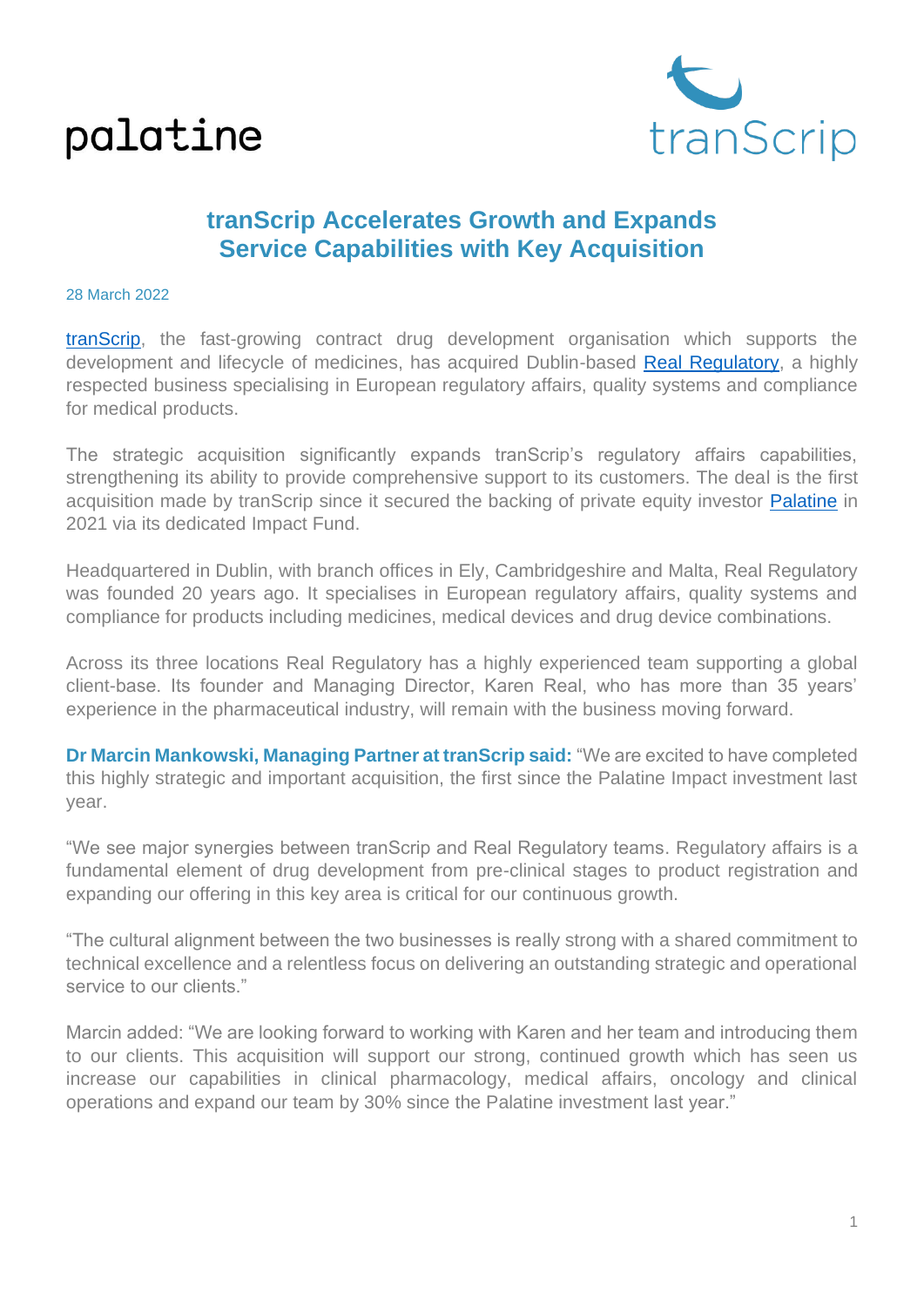# palatine



**Karen Real commented:** "I am delighted to be joining tranScrip and having got to know their people over the last few months, I know there is a brilliant business and cultural fit between the two companies, which I am sure will be highly beneficial to the Real Regulatory team and of course to both organisations' clients.

"As Real Regulatory enters its third decade in business I feel incredibly energised by the opportunities this combination with tranScrip will deliver, and I can't wait to get working on helping to drive the growth."

**Tristan Craddock, Impact Partner at Palatine added:** "We are delighted to support this transformational acquisition which adds a skilled and experienced regulatory capability to tranScrip's differentiated offering, and also an international presence with offices in Dublin and Malta, which can be a further platform for growth moving forward.

"Since our investment 14 months ago we have seen significant organic growth and we look forward to this momentum continuing following this important and value-enhancing deal."

#### **Ends**

Press release issued by [Influential](https://www.thisisinfluential.com/) on behalf of tranScrip and Palatine Private Equity. For further information please contact: Chris Barry on 07733 103693

#### **About tranScrip**

tranScrip is a leading contract drug development organisation which supports the development and lifecycle of medicines.

We bring innovative solutions to pharma and biotech companies global drug development needs. From translational medicine through to registration and post licencing, we deliver both strategic leadership and operational execution of development programmes, covering clinical, regulatory, drug safety, and commercial elements.

Our teams of physicians, scientists and regulatory experts, help clients select the most promising drug candidates and bring them to the market. We guide our clients through their decision making from first in man studies to proof of concept and pivotal trials, regulatory submissions and product launches.

In the last decade, tranScrip has supported over 250 clients and has been integral to many development programmes and regulatory submissions, bringing products to the market each year across a wide range of therapeutic areas.

#### <https://www.transcrip-partners.com/>